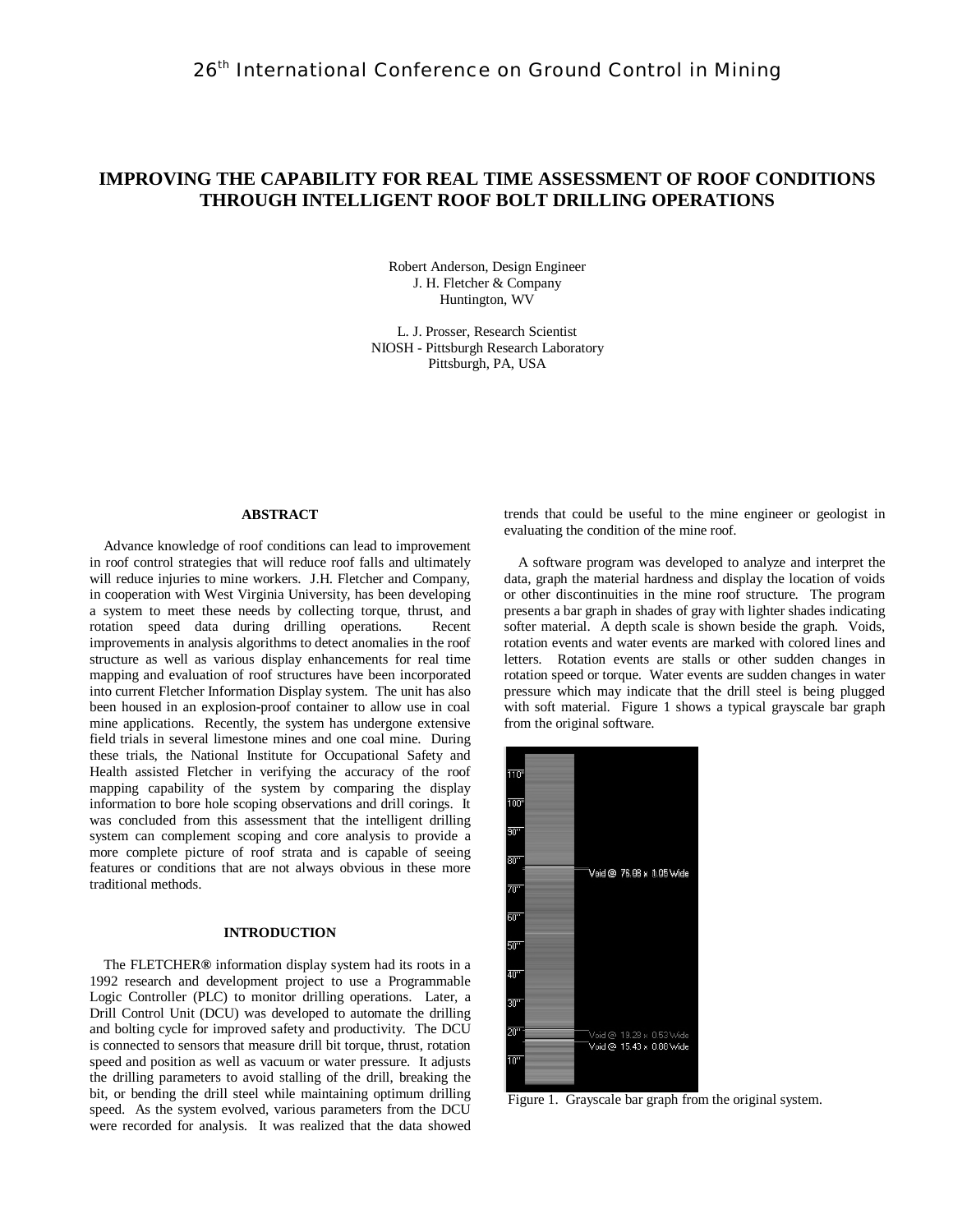The software was tested in the laboratory and in the mine and was refined to improve its accuracy. In a recent project with West Virginia University (WVU), the software was modified to communicate in real time with the drill control unit and display the information as the holes were being drilled. With this new system, graphs illustrating information from four separate drill holes were displayed side-by-side so that trends could be easily seen. The display and analysis can be activated through a rugged touch screen panel installed on the bolting machine to facilitate use underground by the roof bolter or other mine officials (see figure 2).



Figure 2. FLETCHER® Information Display

## **ADVANTAGES OF REAL-TIME ROOF MAPPING WITH THE FLETCHER® INFORMATION DISPLAY**

#### **An abundance of data is gathered and analyzed.**

Core drilling, bore-scoping or scratch testing is done infrequently. With the Fletcher intelligent drill system and Information Display, every hole that is drilled in automatic mode has a graph displayed and corresponding data file recorded for analysis. Trends are visible as drill hole information from several holes are displayed side-by-side in real time during drilling or can be recalled from saved files for an historical perspective.

### **No additional work or equipment is required.**

Core drilling and bore-scoping require additional equipment and personnel to perform these activities. Usually, they are done after drilling and bolting operations are complete. If problems are realized, then the bolter may have to return to the area to install additional bolts or longer bolts. Conversely, real-time roof mapping is achieved with the FLETCHER® intelligent drill system and Information Display during the normal drilling operation for bolting. Hole data is recorded automatically. No input from the operator or additional work is necessary and adjustments to the bolting strategy can be made in a more timely manner.

### **Consistent results are possible.**

The drill data is interpreted by the computer and displayed in a manner that is easily read by the operator. No special training or expertise is required. Bore-scoping, scratch testing and core

drilling require interpretation by skilled personnel. Results may vary depending on who is interpreting the data.

### **Historical records are created.**

Data files can be backed up on a flash drive and carried above ground for later viewing and analysis by mine engineers or geologists. The files are automatically organized in folders by date and sequence number to facilitate historical record keeping. Optionally, at the start of work in a section, the operator can input a prefix which will be added to the beginning of each file name so that data files can be sorted by section identification. The grayscale hole graphs and line graphs can be printed out for reports and documentation as needed.

### **Trending shows what other methods may miss.**

No single hole graph may be 100% accurate in predicting voids. Other factors in the drilling process may occasionally cause false indications in the graph. For example, any sudden change in hydraulic pressure, a broken drill bit or binding drill steel could show up as a change in the hole graph. Viewing several graphs from the same area will show trends, such as a light color for a softer band of material. Even though no open void is detected, this may indicate a location where a separation may later occur. These soft bands may not be visible with a bore-scope or a scratch tool especially with an inexperienced user.

### **The computer and display have other uses.**

Parts books, operations manuals and maintenance manuals can be stored and displayed on the drilling machine. Image files can be viewed on the display. Video from a back-up camera or bore-scope can be viewed. Data collected by the computer can be used for machine diagnostics and event logging.

### **RECENT IMPROVEMENTS TO THE SYSTEM**

Several improvements have been made to the original system, including:

- Based on experience in a limestone mine using a percussive (hammer) drill, algorithms were revised to detect mud seams by water events, where the drill control unit reacts to changes in water pressure and alters the drilling parameters to prevent the drill steel from plugging up.
- The computer's spinning hard drive was replaced with solid state flash memory for better durability.
- An uninterruptible power supply was added for soft shutdowns in case of power loss.
- A virtual keyboard was added to the program to allow the operator to enter a section number or other prefix to the file name.
- A back-up video display was added as a menu item for interfacing with a rear-facing video camera to facilitate backing up of the roof bolter in poor visibility conditions. The video image can be reversed as it would be seen in a rear view mirror.
- A print function was added to allow the user to make hard copies of the display information.
- An explosion proof housing was designed and built to house the Information Display so that it could be tested in an underground coal mine. In this application, an intrinsically safe infrared mouse was used to interact with the computer since the touch screen was not accessible.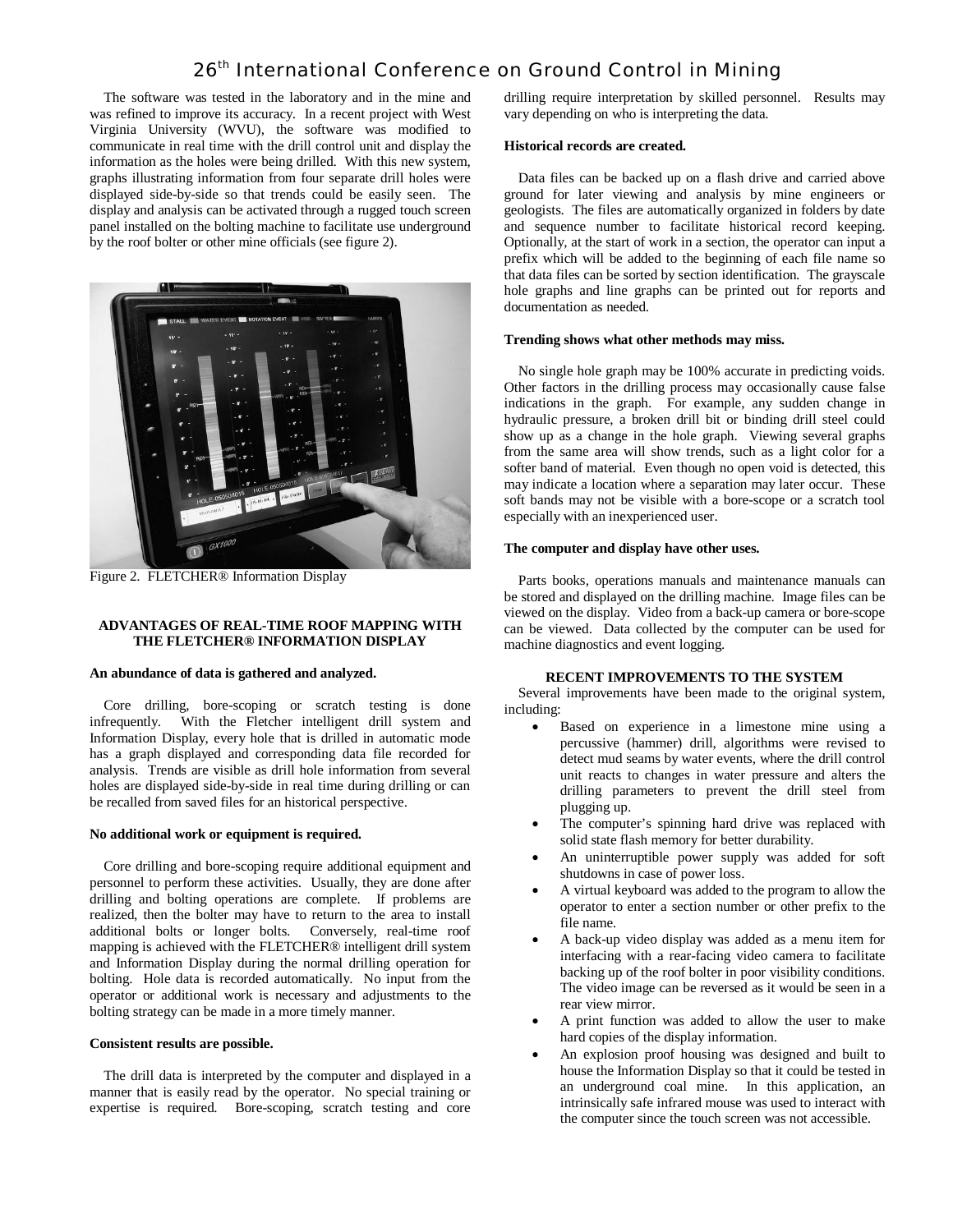The software was revised to work with a new generation of Drill Control Unit and to read a different file format from the pendant recorder, a handheld data recording device which is connected to the DCU.

# **TESTING THE SYSTEM IN AN UNDERGROUND COAL MINE**

In another joint project with WVU, a test machine was built for use in an underground coal mine. An older single-boom roof bolter was rebuilt with modern components including the latest generation of drill head and drill control unit. The FLETCHER® Information Display was installed in an explosion-proof housing on the machine. Figures 3 and 4 show the coal test machine and the information display.



Figure 3. Roof bolter used for testing in underground coal mine.



Figure 4. Information display in explosion proof housing.

The machine was first tested in the laboratory and then moved to a West Virginia coal mine. The first location where the system was tested was close to the mine opening and showed very little change in the roof structure throughout the drilling depth. Approximately 60 holes were drilled at different feed pressure and RPM combinations. Two core drill samples were taken from this area for analysis at WVU. The drill data files and core drill samples were unremarkable, showing a continuous homogenous material in the mine roof.

The test machine was moved to another section of the mine where there had previously been roof problems including a large roof fall. Figure 5 shows this area and gives a cross section of the roof strata in this area.



Figure 5. Section of roof adjacent to large roof fall.

In this area, thirty more holes were drilled and two more core samples were taken. Because of roof height limitations, the core drills had to be done some distance away from the group of drilled holes. There was some concern that the core drill results might not be a good representation of the other drilled holes. Nonetheless, the core samples had several discontinuities and the drill data files showed events as well. When viewing the hole graphs side-byside, it was obvious that there was some change in roof strata at a depth of about 15 in (see figure 6).



Figure 6. Several hole graphs showing discontinuity trends in the mine roof near the 15 in horizon as indicated by the breaks in the bar graphs.

Scoping holes were also analyzed using a small bore scope (less than 1 in diameter) as shown in figure 7. Video files were recorded for each hole. Initially, the bore-scope videos showed few discontinuities in the holes. Only two of the holes had obvious voids (see figure 8). The holes were flushed out with water, assuming that dust from the drilling might be obscuring the voids. The holes were bore-scoped a second time and again there were not clear voids at the locations indicated on the drill data files. A scratch tool was used to feel for soft bands or ledges in the holes. Discontinuities were found in almost every case at or near the locations indicated by the drill data files. Fifteen more holes were drilled in this area during another visit with similar results.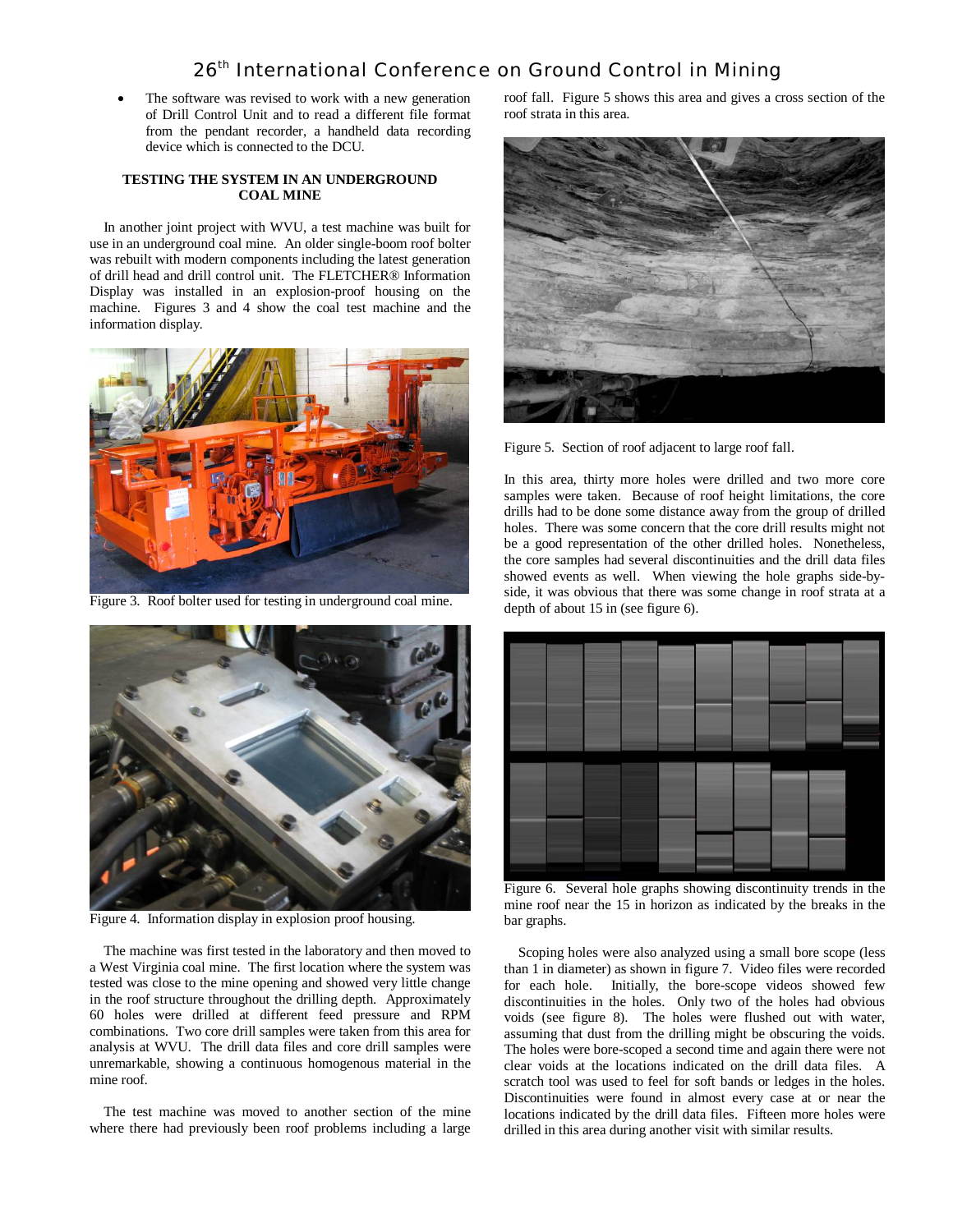

Figure 7. FLETCHER® Bore Scope.



Figure 8. Typical void, approximately ¾" high.

Even when no open voids were detected, the hole graphs showed trends such as the locations of soft bands relative to the bolting horizon. Figure 9 shows such a trend in one series of holes recorded at the coal mine.



Figure 9. Location of soft bands within mine roof.

The core drilled holes were also bore-scoped. Both holes had three distinct voids. The first was at about 3 in depth. The second void was near the location of soft area detected in the other drilled holes. The last void was near the top of the holes at a depth greater than had been drilled in the other holes.

# **TESTING THE SYSTEM IN AN UNDERGROUND LIMESTONE MINE**

A Maryland limestone mine elected to bolt a section of roof where there had been problems. This provided another opportunity to test the roof mapping system at a different limestone mine. NIOSH accompanied J. H. Fletcher in observing these tests and reviewing the results.

In this case, the roof bolter had the Drill Control Unit and a pendant recorder but no real-time display installed. A notebook computer was used instead to display and record the data. Four holes were drilled and bore-scoped at one location. Only one of the drill data files showed a possible void but no void was visible when bore-scoping the hole. The other holes in this area showed nothing remarkable in the data files or bore-scope videos.

Several holes were drilled and bolts were installed in another section of the mine where roof problems had occurred. One of the holes, which did not have a bolt installed, was bore-scoped and clearly showed a void at a depth of 39 Inches. There was no data file recorded for this hole. Another hole was drilled in the same area. Both the data file and the bore-scope video for this hole clearly showed a void at the same location. Figure 10 shows the hole graphs with the void marked. Figure 11 shows the void as seen by the bore-scope.



Figure 10. Hole graphs with void at 39-in depth marked.



Figure 11. Void as observed from bore-scope video.

A Missouri limestone mine has a percussive type roof drill and bolter with the FLETCHER® Information Display installed.. This system has been used successfully there for some time. Tests were performed recently with the latest version of the software and the new bore-scope for verification.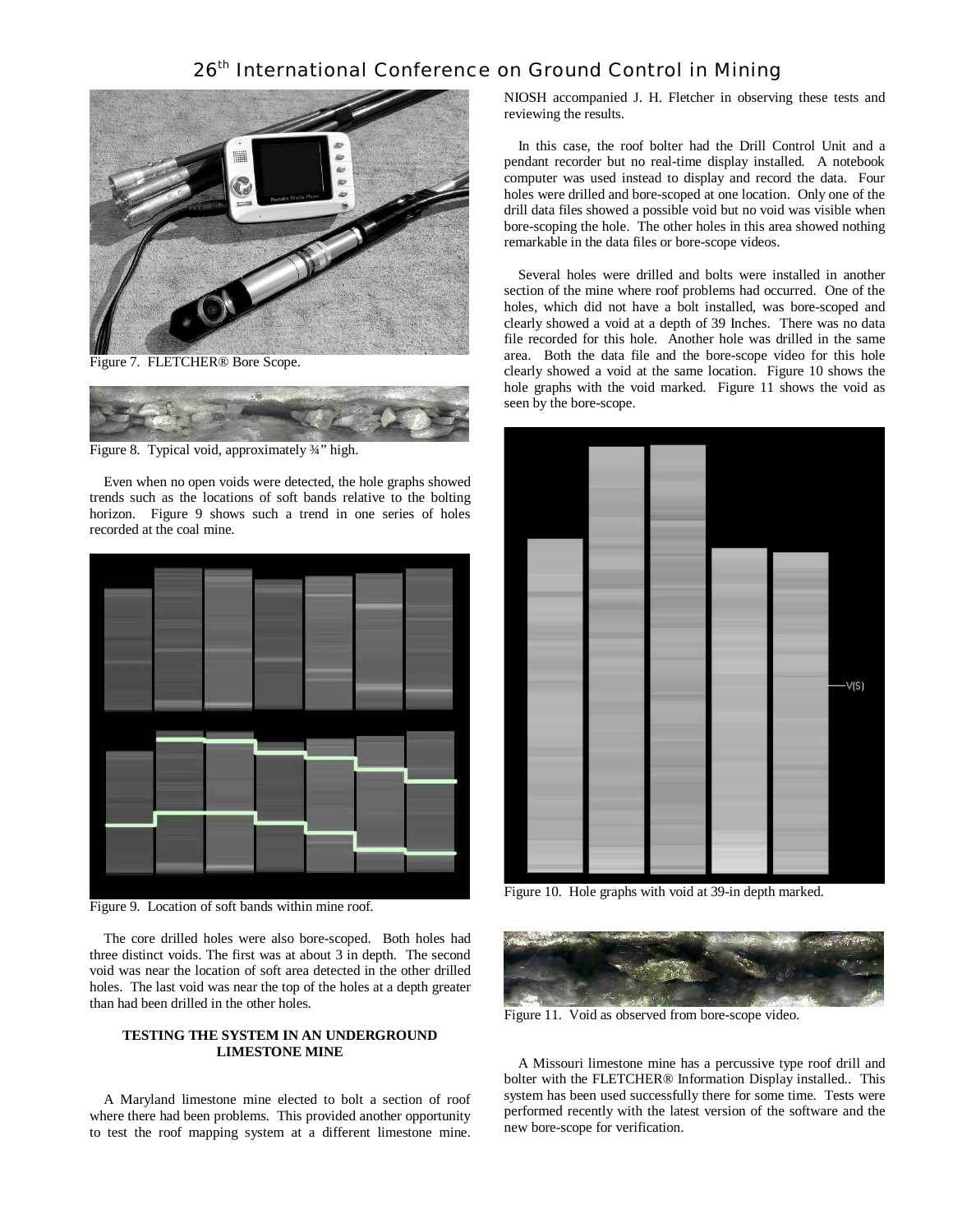

Figure 12. Mud seams at first location.

Three holes were drilled in one section and all three showed water events in the drill data files (see figure 12). These are events where the Drill Control Unit reacts to seams of mud which tend to plug the water flow through the drill. Mud seams were visible with the bore-scope at all three holes at locations consistent with the drill data. The mine engineer has been using the data from the Information Display to track these mud seams to set the roof elevation and make sure that bolts are not anchored in soft material.

Three more holes were drilled and scoped in another section of the mine. Only the first of these holes showed a water event in the drill data file. The bore-scope video for this hole shows a mud seam at that location. The video from the other two holes showed similar features that were small enough not to have plugged the drill. Figure 13 shows the hole graph along with bore-scope photos and a superimposed scale. The larger mud seam was approximately ¾ in thick and triggered a water event in the drill control unit.



Figure 13. Mud seams at second location.

A Pennsylvania limestone mine which has the pendant recorder on a roof bolter offered another opportunity to record drill data files and compare them to bore-scope video. Again, NIOSH was present to observe these tests. Here, four holes were drilled in two different sections of the mine. Three of the holes showed large clay

seams near the top of the hole. These were visible in the drill data files as lighter shades of gray. When the software sensitivity was adjusted they were marked as voids. The clay seams were clearly visible in the bore-scope videos. Figures 14 and 15 show the hole graphs and a bore-scope image.



Figure 14. Hole graphs showing clay seams.



Figure 15. Bore-scope image of clay seam.